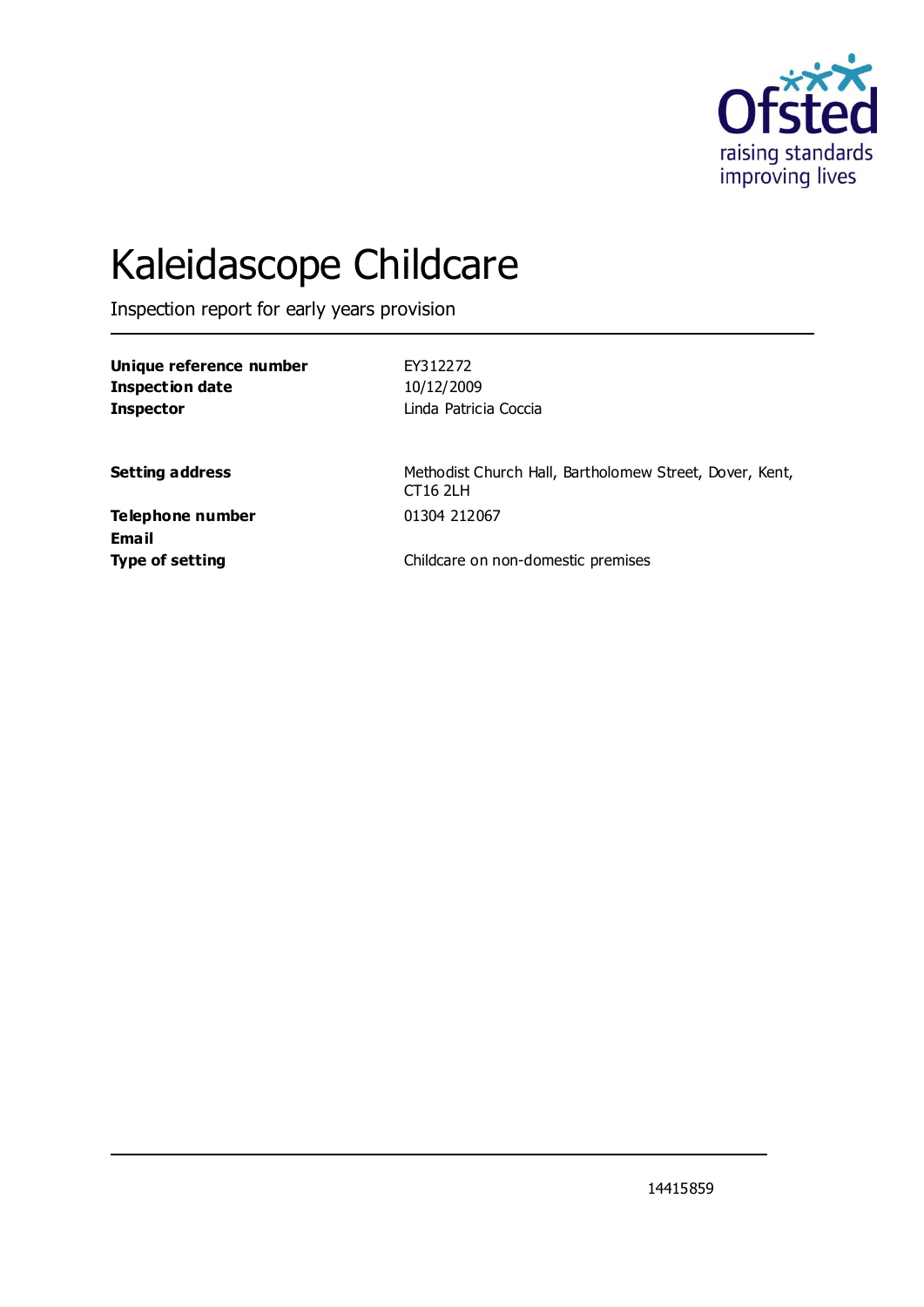The Office for Standards in Education, Children's Services and Skills (Ofsted) regulates and inspects to achieve excellence in the care of children and young people, and in education and skills for learners of all ages. It regulates and inspects childcare and children's social care, and inspects the Children and Family Court Advisory Support Service (Cafcass), schools, colleges, initial teacher training, work-based learning and skills training, adult and community learning, and education and training in prisons and other secure establishments. It rates council children's services, and inspects services for looked after children, safeguarding and child protection.

If you would like a copy of this document in a different format, such as large print or Braille, please telephone 08456 404040, or email enquiries@ofsted.gov.uk.

You may copy all or parts of this document for non-commercial educational purposes, as long as you give details of the source and date of publication and do not alter the information in any way.

Royal Exchange Buildings St Ann's Square Manchester M2 7LA

T: 08456 404040 Textphone: 0161 618 8524 E: enquiries@ofsted.gov.uk W: [www.ofsted.gov.uk](http://www.ofsted.gov.uk/)

© Crown copyright 2009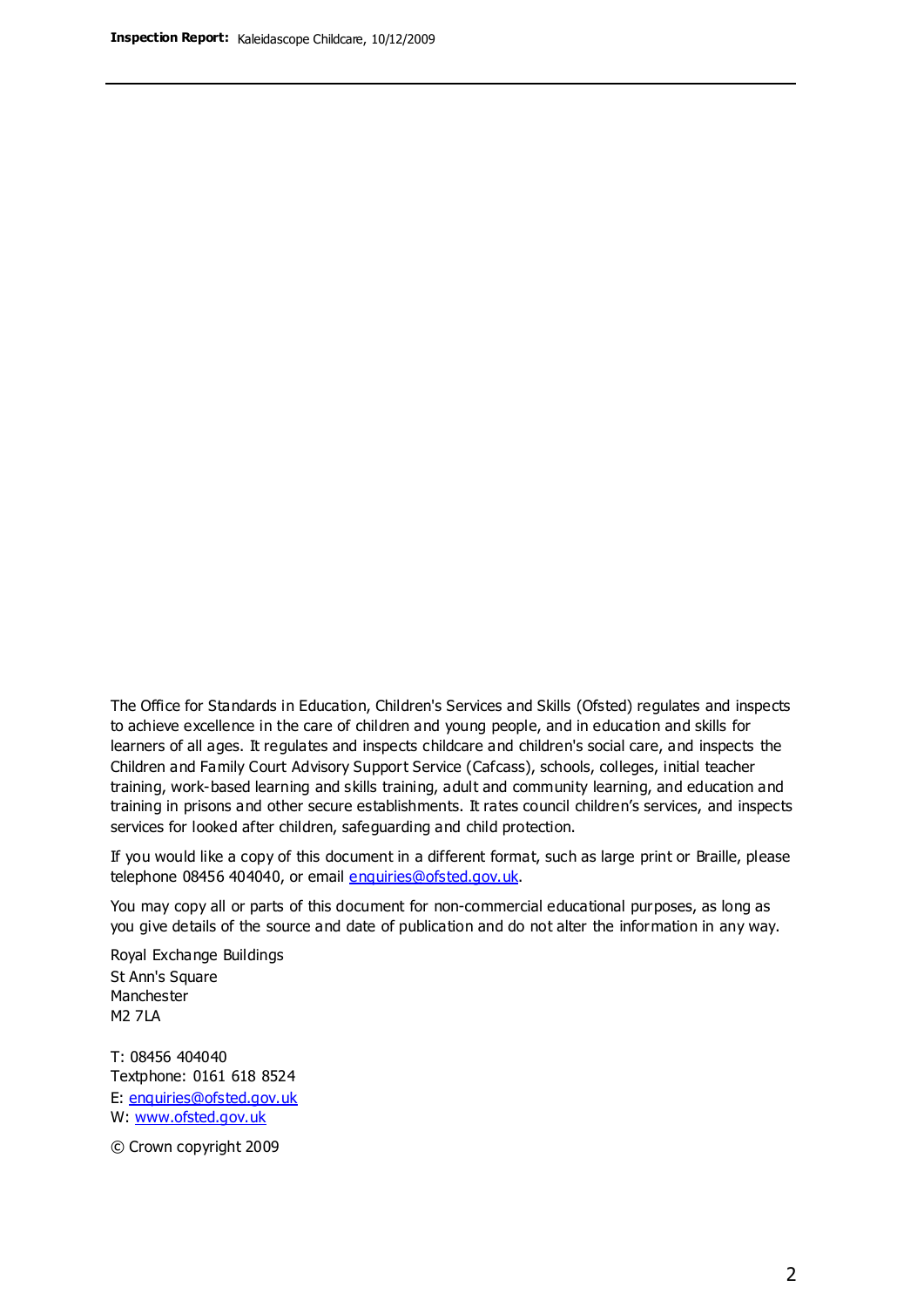## **Introduction**

This inspection was carried out by Ofsted under Sections 49 and 50 of the Childcare Act 2006 on the quality and standards of the registered early years provision. 'Early years provision' refers to provision regulated by Ofsted for children from birth to 31 August following their fifth birthday (the early years age group). The registered person must ensure that this provision complies with the statutory framework for children's learning, development and welfare, known as the *Early* Years Foundation Stage.

The provider must provide a copy of this report to all parents with children at the setting where reasonably practicable. The provider must provide a copy of the report to any other person who asks for one, but may charge a fee for this service (The Childcare (Inspection) Regulations 2008 regulations 9 and 10).

Please see our website for more information about each childcare provider. We publish inspection reports, conditions of registration and details of complaints we receive where we or the provider take action to meet the requirements of registration.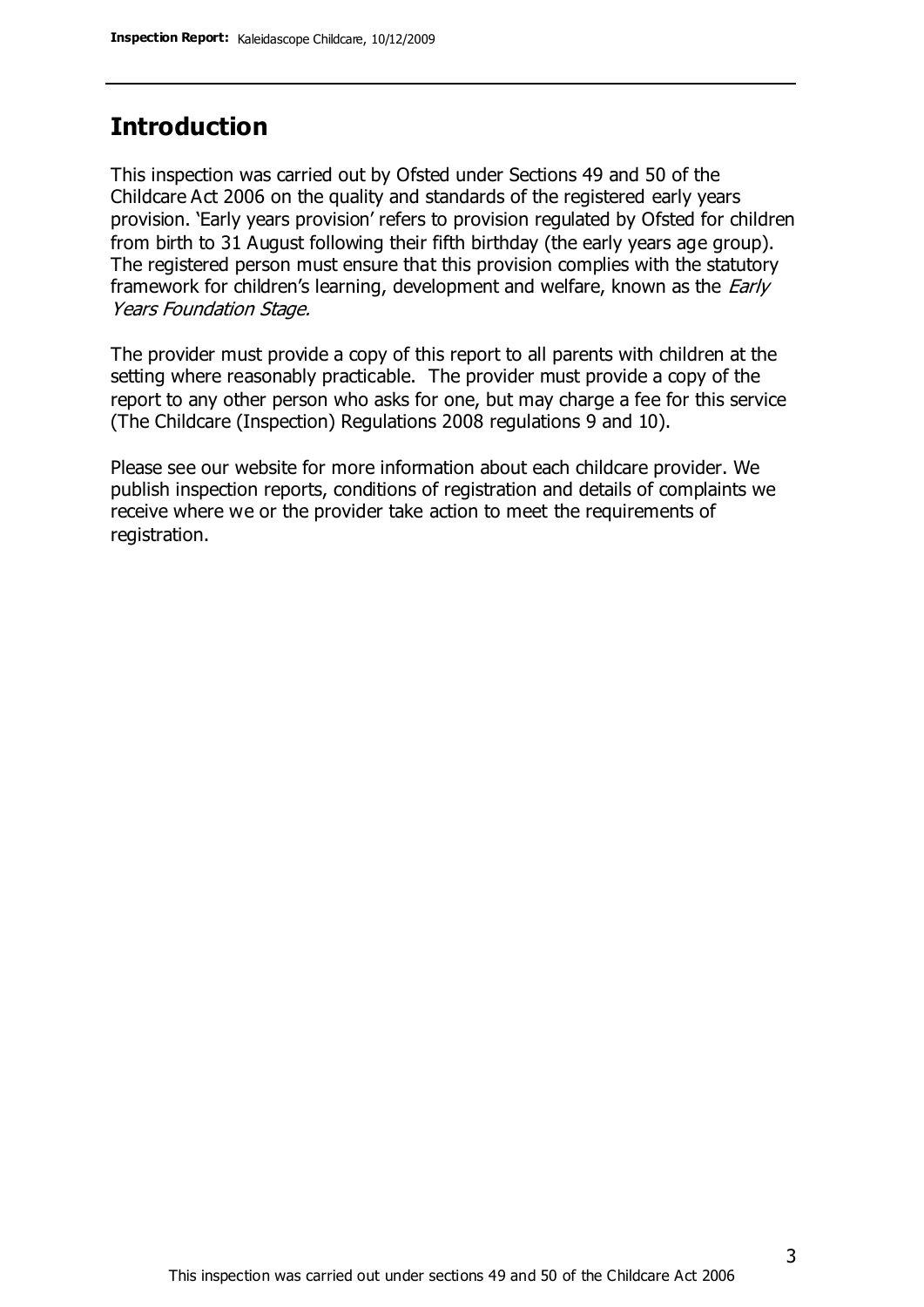# **Description of the setting**

Kaleidoscope Childcare is one of three childcare settings run by Kaleidoscope Childcare Limited. It opened in 2005. It operates from one room in the Methodist church hall in Dover, Kent. There are separate kitchen and toilet facilities. Children have access to a secure outdoor play area. There is suitable access to the building. Children mainly come from the local area with some children coming from surrounding towns and villages to attend the speech and language therapy unit within the pre-school, which is funded by the health authority. The pre-school supports a number of children with special educational needs and disabilities and children who speak English as an additional language.

The provision is registered on the Early Years Register and may care for 30 children at any one time. There are currently 33 children who fall within the early years age range on roll. The group opens five days a week, from 9am until 12 noon, term time only. On two days the session is extended until 1pm. There are six members of staff who work with the children. There are five members of staff who have a recognised early years qualification to National Vocation Qualification level 3. A specialist practitioner is in post with speech and language qualifications to support children. One member of staff is currently on a qualification course.

# **The overall effectiveness of the early years provision**

Overall the quality of the provision is good.

The provision is effective in meeting children's needs because they consider each child to be an individual. The experienced staff team have a good understanding of how young children learn and develop. They work extremely closely with parents to support the children in their care. The provider continually monitors and reviews her policies and procedures to ensure that they have a positive impact on the children. This show the provision's commitment to continuous improvement.

# **What steps need to be taken to improve provision further?**

To further improve the early years provision the registered person should:

- provide opportunities for children to contribute to the provision's selfevaluation
- access equality and diversity training opportunities for staff.

# **The effectiveness of leadership and management of the early years provision**

The provision has a clear vision for the type of childcare it offers. This is communicated well to staff and parents through the comprehensive policies and procedures. The supervisor manages the provision well and is supported by experienced staff. They competently implement the policies and procedures. The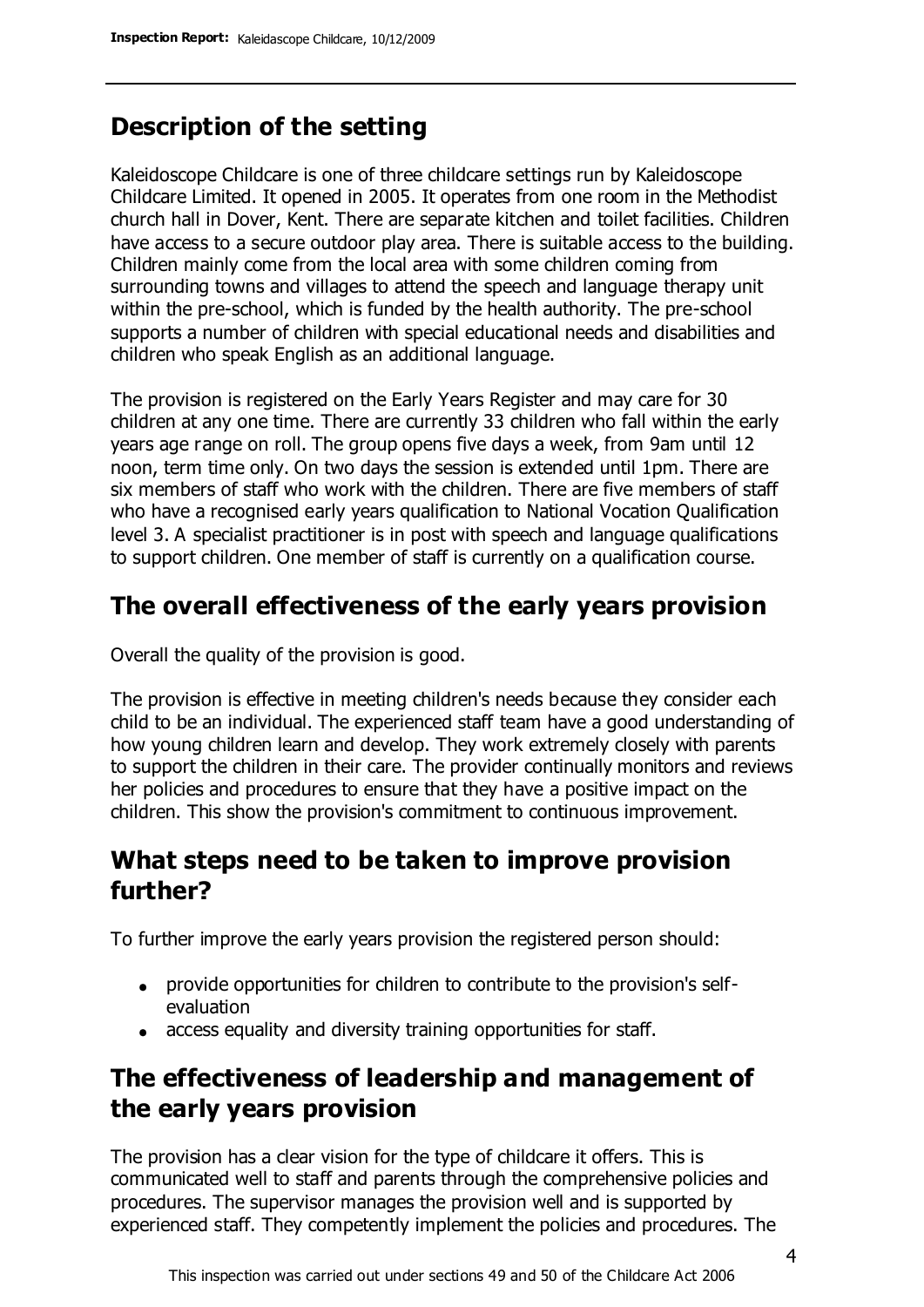safeguarding children policy includes rigorous and robust recruitment and vetting procedures for the employment of staff. All staff hold current Criminal Record Bureau clearance checks and attend regular up-date training sessions. The provision has recently made improvements to the safeguarding procedures by implementing a no mobile phone policy for staff.

The procedures also ensure that rigorous risk assessments are carried out as part of the provision's six monthly reviews and daily checks are also carried out on the room and toys. Children also participate in regular emergency evacuation procedures. The provision provides a wide range of good quality toys and activities for children. Although the room is small, staff make the most of the resources available to them and utilise the equipment well. They have provided a small but effective outdoor play area from a small patch of ground to the side of the church. The children access this daily. It provides activities covering all the six areas of learning. Occasionally equipment is hired to extend the opportunities for children such as extra large building blocks and dressing up equipment for outside use.

The provision has developed excellent partnerships with local agencies and local primary schools. The staff regularly consult with reception class teachers about individual children and many of the teachers visit the setting to meet children. The provision has close relationships with the local Sure Start Children's Centre and the specialist teaching service based there. One member of staff is funded by the local health authority for three days a week to provide specialist speech therapy sessions within the group environment. The provision promotes equality and diversity through the use of toys books and posters with positive images of race, culture and disability. The written policy considers both staff and children. The provision is committed to supporting all children as individuals. Those who speak English as an additional language are helped by the use of pictorial time lines. Staff also learn key words from children's home languages in order to aid communication. All children learn a few sign language signs, also designed to aid communication with staff and their peers. However, staff have not been able to access dedicated equality training which would enhance their good practice further. Parents receive lots of information about their children's development and learning both written and verbally. They are offered the opportunity to provide written information and observations in their children's learning record. Parents have been consulted about the service they receive in the form of questionnaires. Their comments have been included in the group's self-evaluation and have provided suggestions for future improvement. The only user group who have had no formal input into the self-evaluation are the children. Staff work very closely with parents in order to ensure children receive consistency of care.

# **The quality and standards of the early years provision and outcomes for children**

Children have an enjoyable time at the provision. They arrive happy and eager to participate. They show a good degree of independence but feel able to approach staff for help and comfort when they want. They achieve well because they use a wide range of well planned, interesting activities. They role play in a well equipped home area using real equipment and food packaging. The role play area can be changed into a doctor's surgery or shop depending on the current interests of the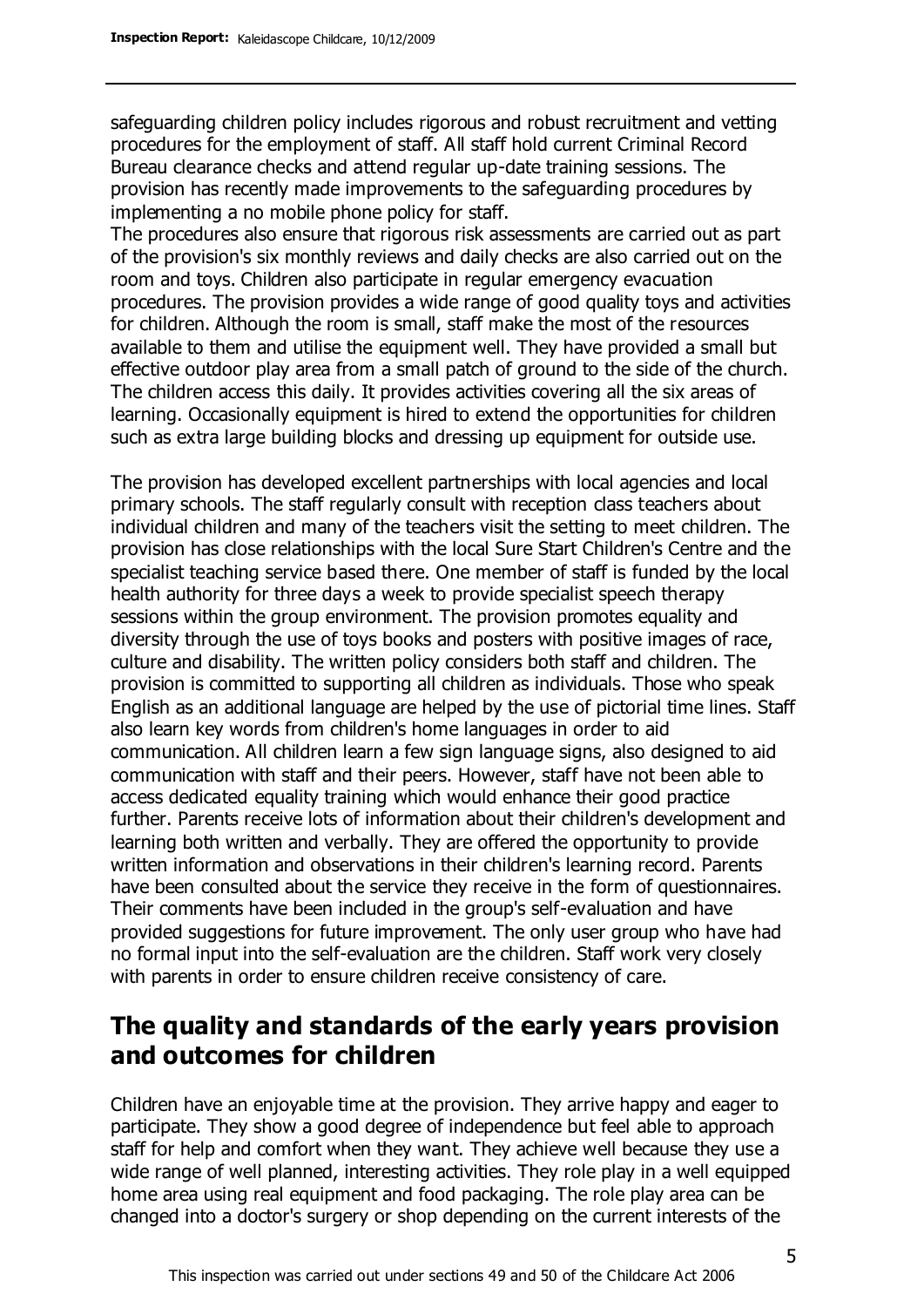children. Children use of lots of puzzles and construction toys to develop their problem solving and numeracy skills and can operate all sorts of equipment, including the computer, competently. They enjoy the cosy book area, electing to read books for themselves and to their friends. Children learn skills for the future. Children readily enjoy large group time for stories and singing or making music with an interesting range of musical instruments. They use magnifying glasses to examine mini beasts from the garden and enjoy planting and caring for seeds. Physical activities are used both indoors and out. Children are happy to free flow around the room choosing and selecting activities for themselves. Children's development records show they are making good progress towards the early learning goals. Staff carry out initial assessments of children with their parents. They obtain information on the children's likes and dislikes. Observations are carried out on the children to enable staff to ascertain the levels of children's abilities over the six areas of learning. Staff are able to assess children's achievements and identify their next steps to help them move forward. Activities are planned for each individual child by being added to the main planning board and discussed at staff meetings. Observation records are well maintained, contain pictorial information of the children as well as examples of children's work. Parents can access the record whenever they want.

Children choose when to eat at the snack bar. They receive nutritious food with a choice of fruit and vegetables, milk and water. They often help to prepare snacks with staff. Children begin to understand about the effects of physical exercise on their bodies as they discuss issues with staff, such as, taking rest periods after extended physical exercise and wearing sun hats in sunny weather. Some children stay for an extended lunch period and have food provided by their parents. Children are also aware of the provision's personal hygiene procedures and rigorously practice them. There are few children who still need to have their nappy changed. The procedures ensure that they are safeguarded and their privacy protected. Apart from knowing personal hygiene procedures children also have a good understanding of the behaviour expected from them. There are posters displayed on the walls which remind them about sharing toys and being kind as well as personal behaviour such as using their indoors voice and using toys safely. Children cooperate well with staff and get on well with their peers. Children have questioned each other's differences and have had them carefully answered and any resulting issues addressed through planned activities. Children accept each other's differences.